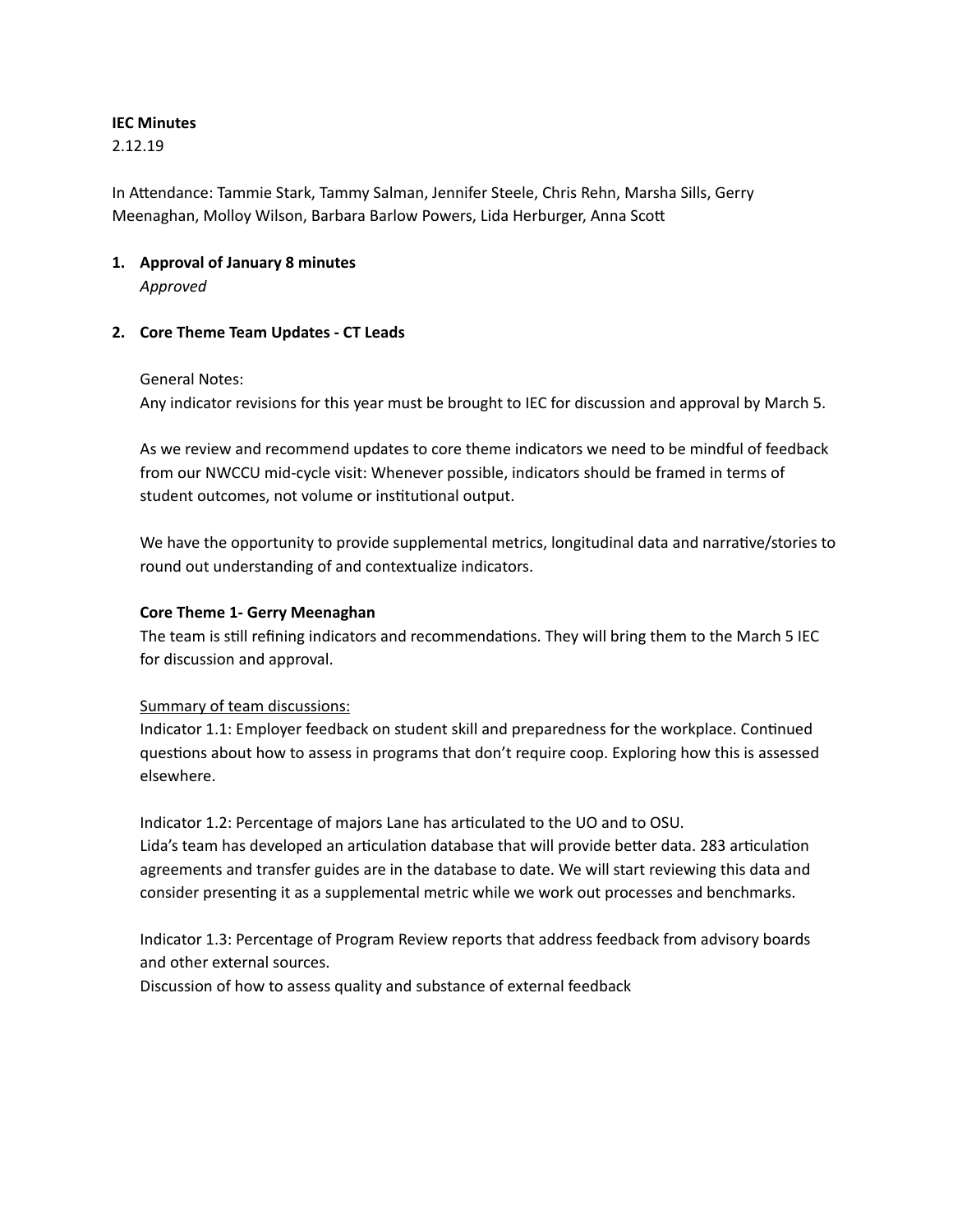Indicator 1.4: Cancellation rate for continuing education classes. No recommendations

Indicator 1.5: Economic impact of Small Business Development Center. No recommendations

Indicator 1.6: Listenership of KLCC. Considering adding secondary of supplemental cumulative metric (# of listeners)

Indicator 1.7: Progress toward carbon neutrality. Considering changing unit of measure to KBTU/square foot (instead of per student FTE). Also exploring a new transportation study

### Additional Discussion:

Retired Indicator 1.8: Participation in arts and cultural events. Discussion of whether or not this should be reinstated Data might be available through the college's room reservation system

We also might want to consider holistic student support (including things like the food pantry) as part of responsive community engagement.

#### **Core Theme 2- no report**

#### **Core Them 3- Tammy Salman**

The group has been meeting regularly and feels good about their work and recommendations.

Indicator 3.1: Students report high levels of awareness, and satisfaction with, evidence-based practices on campus.

Recommended Change: Students agree that Lane provides a high quality educational environment.

Rationale for recommendation: We wanted language that would more broadly encompass the current CCSSE data categories and allow for collection of any future identified data relevant to Objective 1. CCSSE is only administered every three years. If this is referring to the AAC&U High-Impact Practices (https://www.aacu.org/leap/hips) a suggestion is to directly survey students about what a quality educational environment looks like, using the HIPS language.

Data Implications: Will continue to use CCSSE data and will provide more detail in a drop down/supplemental metric. Will explore surveys and additional metrics in the coming year.

## *Edits Approved*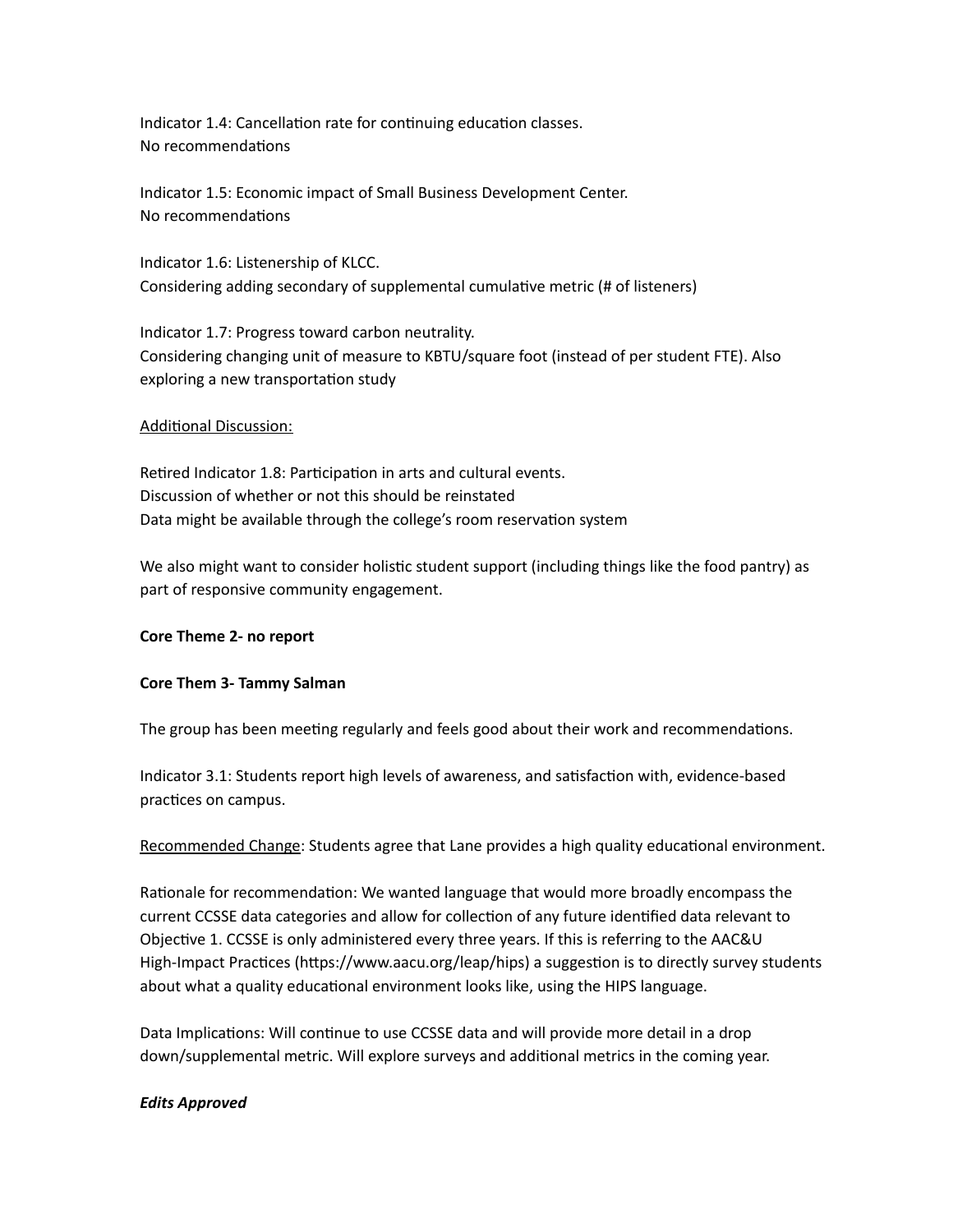3.2 Percentage of degree-seeking students accessing advising and academic planning to create clear roadmaps to learning and success.

No recommended edits at this time. We are still developing systems for meaningful data, such as an AP code in SARS. We are still developing Degree Works functionality.

We may consider rephrasing the indicator in the future to clarify whether we are measuring a single advising instance or multiple, ongoing advising contacts; or either as long as there is a roadmap/academic plan.

3.3 Percentage of employees who participate in professional development activities related to current thinking about teaching in their fields.

Recommended Change: Percentage of employees who participate in professional development annually.

Rationale for recommendation: There was no data available to support the existing indicator. We have started to develop an annual survey that asks employees to self-report PD. (Types of professional development; employee classification; types of PD: teaching and learning; cultural competency; job skills enrichment; other.)

Data Implications: The team will loop in IR, CCPD, POD, CPD, and FPD in the development and circulation of the survey, which will go out in early March.

Discussion: The IEC asked the team to re-edit the indicator language to allow for multiple measures, not just participation rates, for example: Employee participation in professional development activities that improve Lane's quality learning environment.

## *-> The team will bring revised edits to the March 5 IEC.*

Indicator 3.4: Median contact hours per employee in professional development activities that further develop competencies and skills specific to college role or responsibility.

Recommended Change: Remove this indicator.

Rationale for recommendation: This is redundant if 3.3 is modified and an annual survey instituted.

## *Removal approved*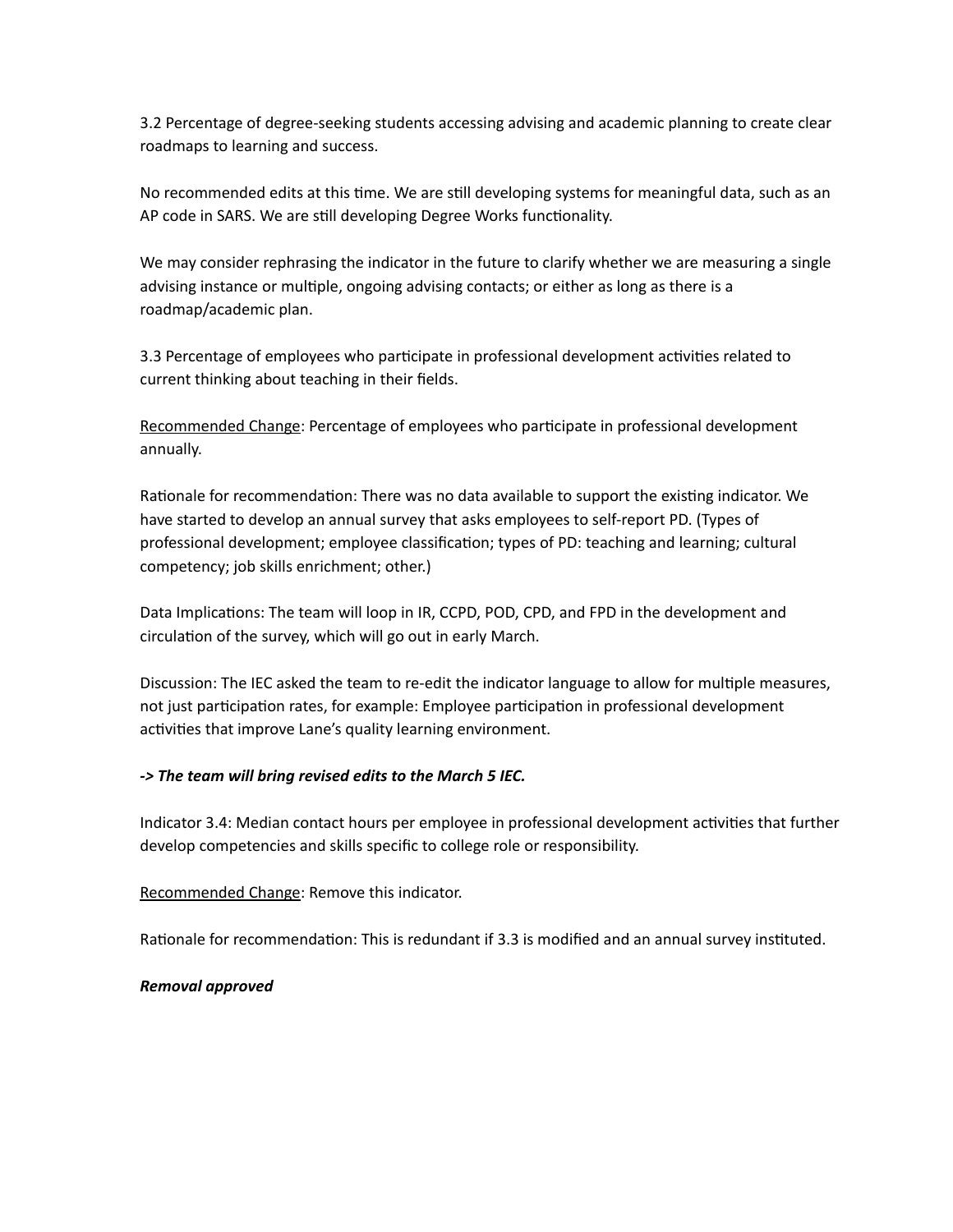Indicator 3.5: Percentage of educational **courses** that are mapped to Core Learning Outcomes.

Recommended Change: 3.4 Percentage of educational programs that are mapped to Core Learning Outcomes.

Rationale for recommendation: "Programs" restores this indicator to its original phrasing. With the emphasis on program review as the means for planning, it will be more meaningful to track curriculum mapping at the program level rather than course level.

# *Edit approved*

Indicator 3.6: Percentage of educational programs that are systematically reviewed and revised to reflect current disciplinary and industry standards and workforce needs through either the program review process or external accreditation.

Recommended Change: Move to Objective 4. Percentage of **services and programs** that are systematically reviewed and revised to reflect current disciplinary and industry standards and workforce needs.

Questions about the indicator: Does this indicator belong here given 1.3 *[Percentage of Program Review reports that address feedback from advisory boards and other external sources*] also deals with Program Review? Also, should the indicator report on all program review, academic and non-academic? Presumably all services and academic programs contribute in some way to the quality of Lane's educational environment.

See notes for 3.8 below.

Discussion: Support of including all programs and services in this indicator. Support of moving it to Objective 4, which deals with systematic planning, analysis and coordination efforts that are teaching and learning focused.

Regarding 1.3: this is distinct in that it is connected with responsive community engagement and external sources. We need to be sure the external sources are valid, high quality, and provide meaningful feedback.

## *-> The team will move this to Objective 4 and bring back to IEC March 5 for final approval.*

3.7 Percentage of educational courses that are assessed against Core Learning Outcomes.

Recommended Change: 3.5 Percentage of educational programs that have developed and implemented a student learning assessment plan.

Rationale for recommendation: It is unreasonable to expect that all courses can or should be